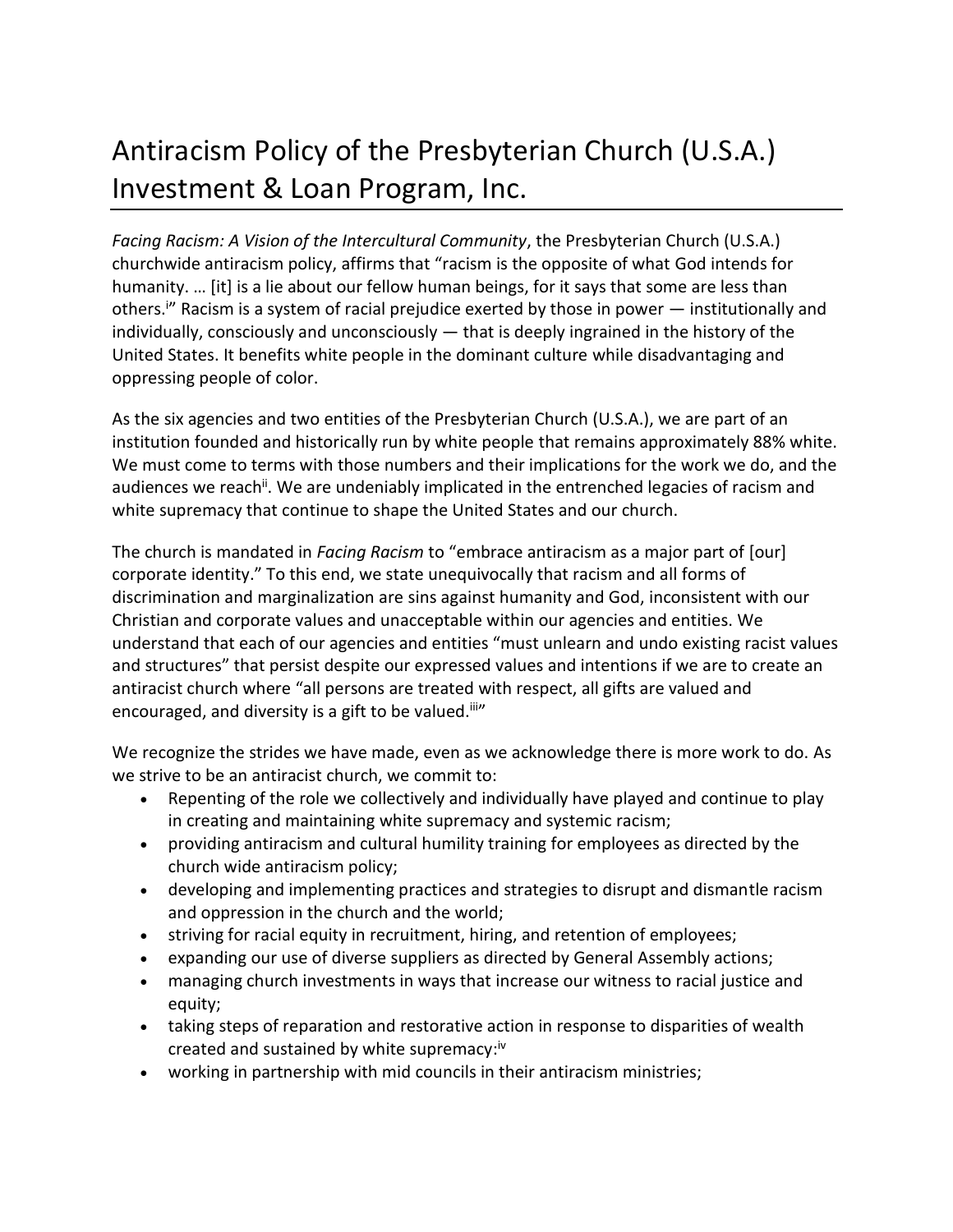- acting courageously and creatively against police brutality, voter suppression, educational and healthcare inequity, and other acts and practices of systemic racism on federal, state, and local levels; and
- putting into practice General Assembly directives to build an intercultural church where justice and equity prevail.

We acknowledge that this work will not be easy. But, as our church wide antiracism policy affirms: "Because of our biblical understanding of who God is and what God intends for humanity, the PC(USA) must stand against, speak against, and work against racism. Antiracist effort is not optional for Christians. It is an essential aspect of Christian discipleship, without which we fail to proclaim the Good News of Jesus Christ."

While this statement is our collective commitment to equity and inclusion, each agency and entity will implement these commitments according to their respective charters and directives.

Resources:

"Black Lives Matter," on the Presbyterian Historical Society's website, <https://www.history.pcusa.org/blog/2020/06/black-lives-matter>

"Racial Equity," on the Presbyterian Women's website[,https://www.presbyterianwomen.org/what\\_we\\_do/build-community/antiracism](https://www.presbyterianwomen.org/what_we_do/build-community/antiracism/)

*Facing Racism: A Vision of the Intercultural Community*, 222nd General Assembly (2016) <https://facing-racism.pcusa.org/item/40835/>

*Report of the Task Force to Study Reparations*, 216th General Assembly (2004) <https://www.presbyterianmission.org/resource/report-task-force-reparations/>

*On the Church in This Moment in History,* 224th General Assembly (2020) [https://www.pc](https://www.pc-biz.org/#/search/3000727)[biz.org/#/search/3000727](https://www.pc-biz.org/#/search/3000727)

"Restorative Actions: Surrendering wealth for mutual well being," <https://restorativeactions.org/>

"Anti-racism statement," Charlotte School of Social Work, <https://socialwork.charlotte.edu/about-us/anti-racism-statement>

i *Facing Racism: A Vision of the Intercultural Community*, 222nd General Assembly (2016) <https://facing-racism.pcusa.org/item/40835/>

ii "Black Lives Matter," on the Presbyterian Historical Society's website, <https://www.history.pcusa.org/blog/2020/06/black-lives-matter>